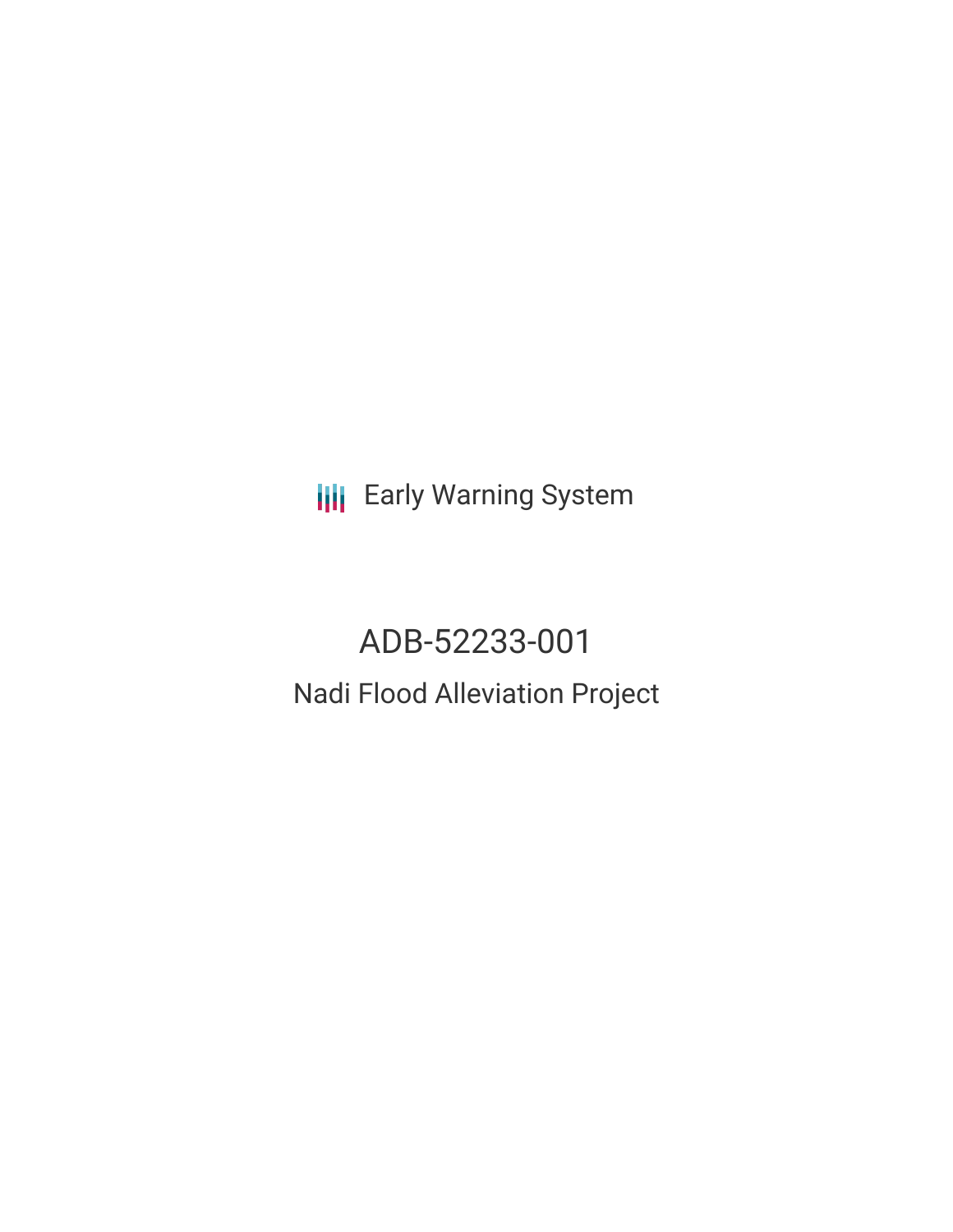## **Quick Facts**

| <b>Countries</b>               | Fiji                         |
|--------------------------------|------------------------------|
| <b>Specific Location</b>       | Nadi River                   |
| <b>Financial Institutions</b>  | Asian Development Bank (ADB) |
| <b>Status</b>                  | Proposed                     |
| <b>Bank Risk Rating</b>        | A                            |
| <b>Borrower</b>                | Government of Fiji           |
| <b>Sectors</b>                 | <b>Water and Sanitation</b>  |
| <b>Investment Type(s)</b>      | Loan                         |
| <b>Investment Amount (USD)</b> | \$150.00 million             |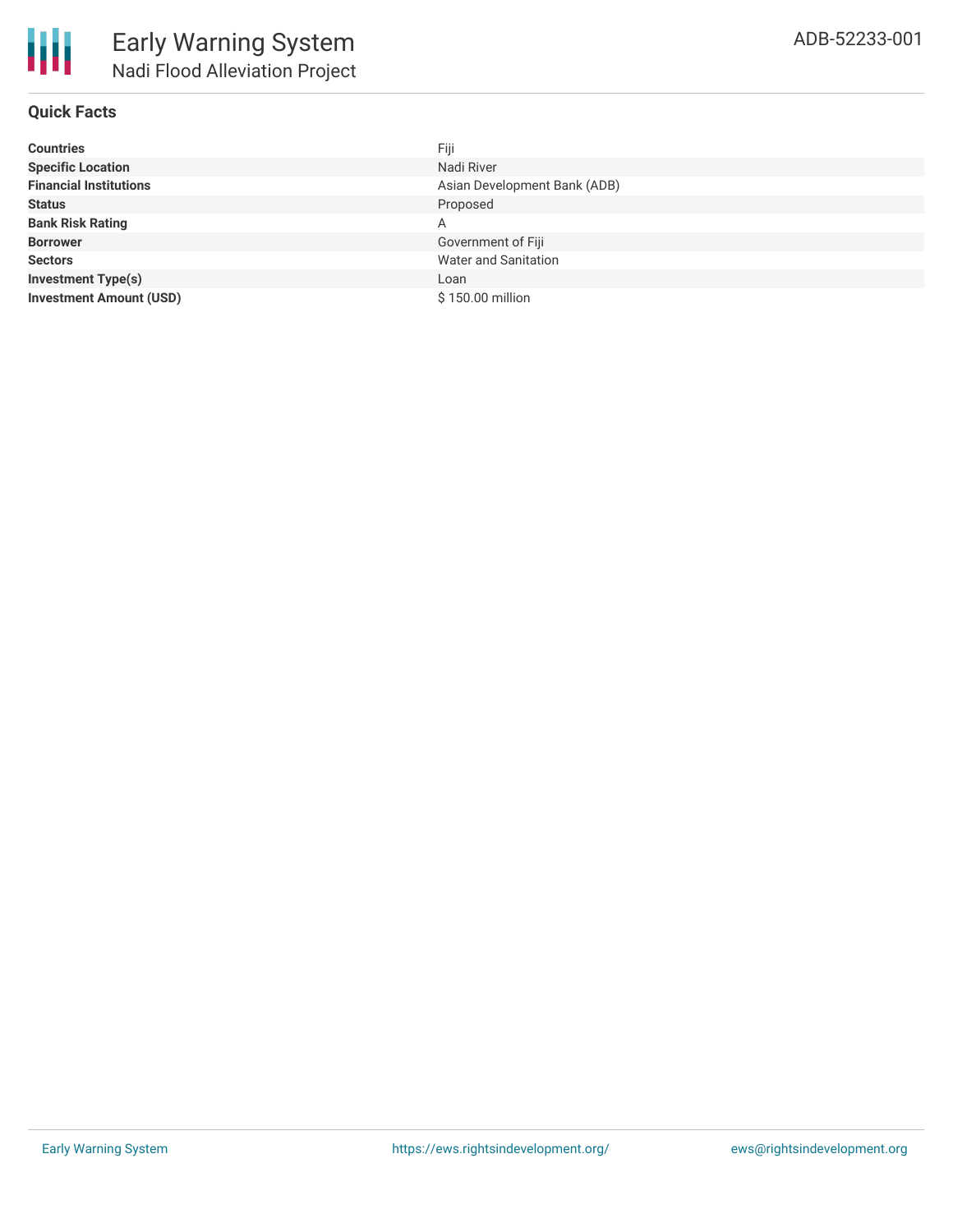

## **Project Description**

According to the bank website, "the project will involve a combination of structural and non-structural measures to achieve, in a cost effective manner, a level of flood hazard protection for the Nadi town and the lower Nadi river floodplain that is desired and accepted by stakeholders."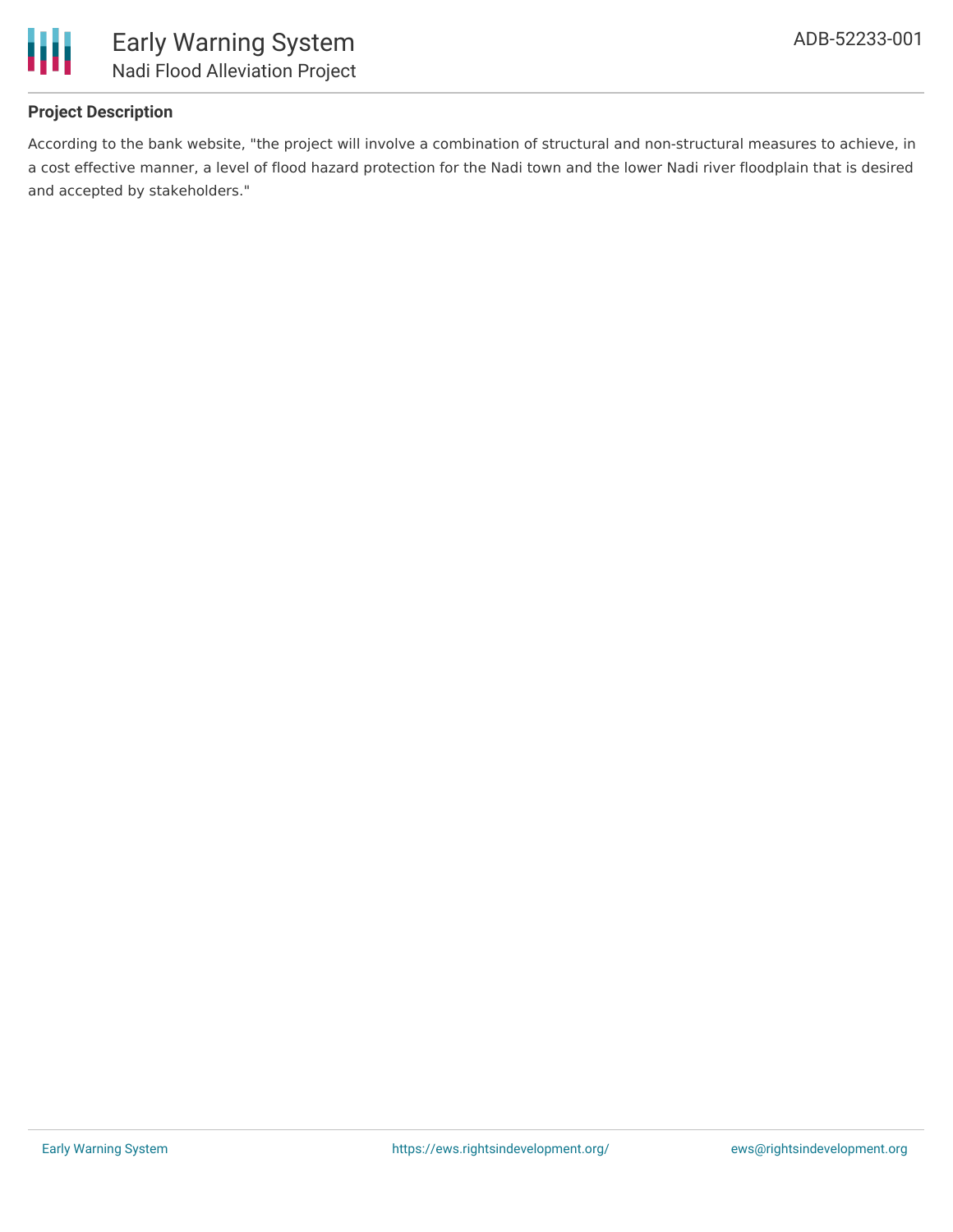# **Investment Description**

Asian Development Bank (ADB)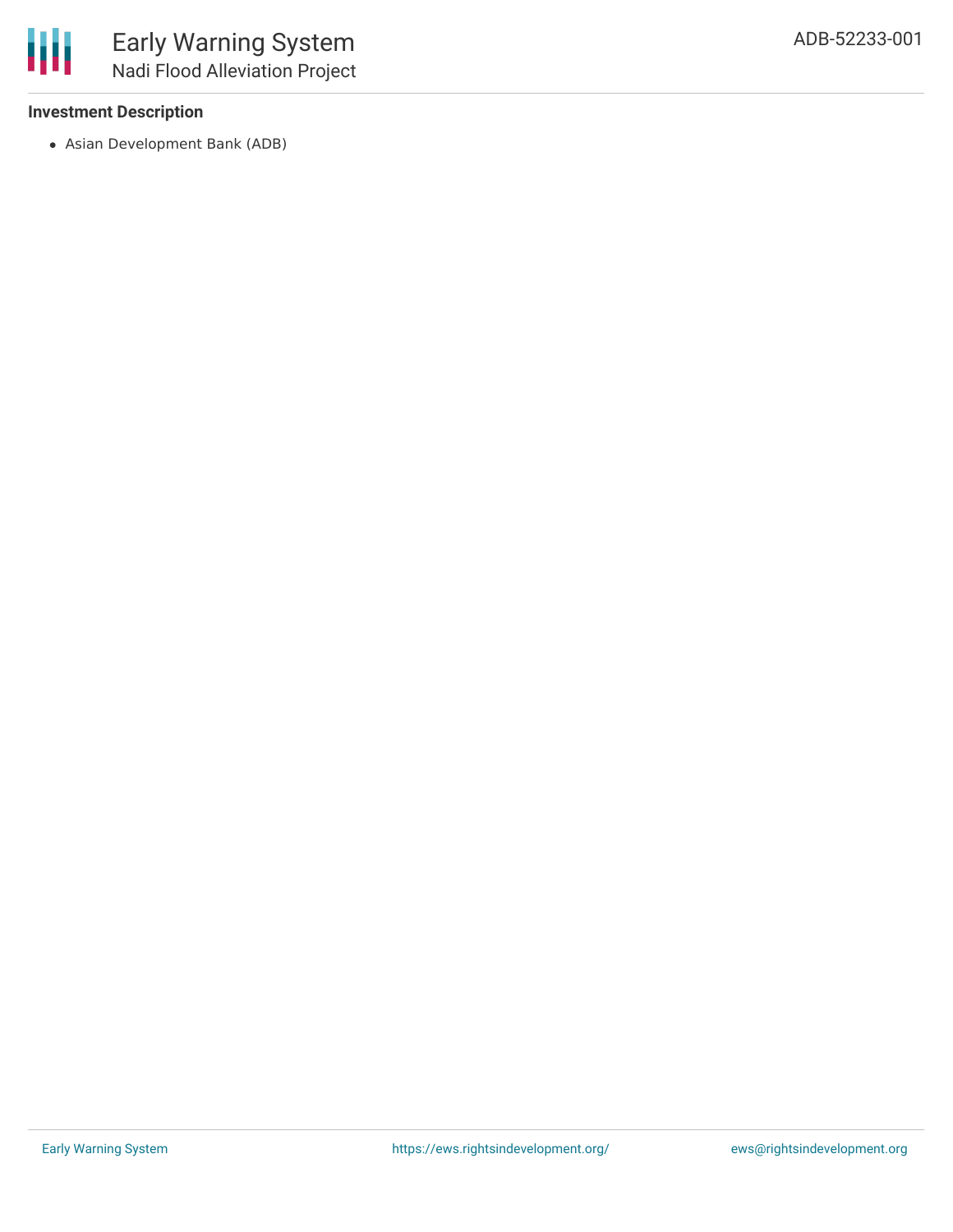

### **Contact Information**

Responsible ADB Officer Guy, Katherine M. Responsible ADB Department Pacific Department Responsible ADB Division Pacific Subregional Office in Suva, Fiji Executing Agencies Ministry of Economy Level 5x Ro Lalabalavu House 370 Victoria Parade, Suva, Fiji

#### **ACCOUNTABILITY MECHANISM OF ADB**

The Accountability Mechanism is an independent complaint mechanism and fact-finding body for people who believe they are likely to be, or have been, adversely affected by an Asian Development Bank-financed project. If you submit a complaint to the Accountability Mechanism, they may investigate to assess whether the Asian Development Bank is following its own policies and procedures for preventing harm to people or the environment. You can learn more about the Accountability Mechanism and how to file a complaint at: http://www.adb.org/site/accountability-mechanism/main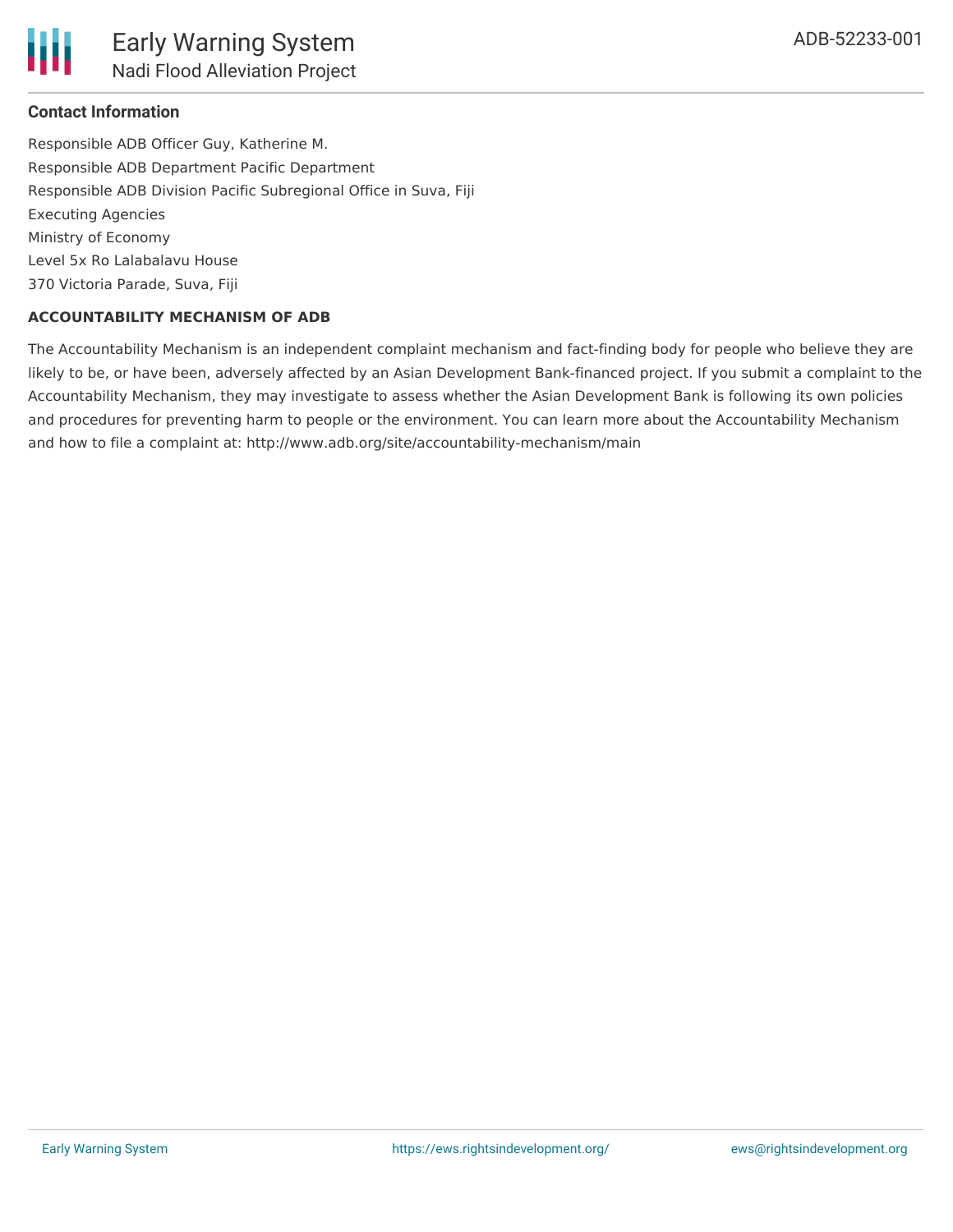

### **Bank Documents**

• Project [Disclosure](https://ewsdata.rightsindevelopment.org/files/documents/01/ADB-52233-001.pdf) PDF [\[Original](https://www.adb.org/printpdf/projects/52233-001/main) Source]